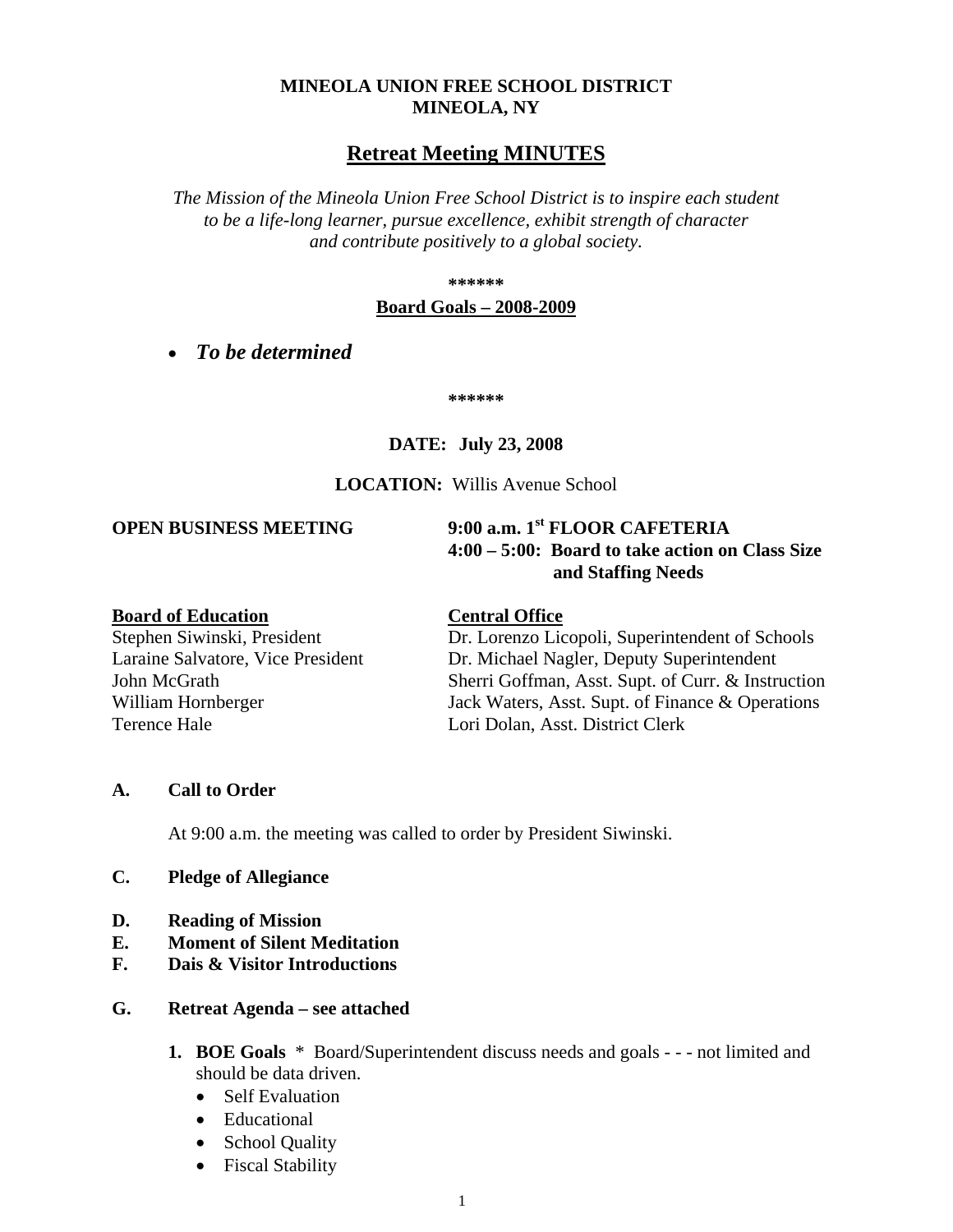• Operations and Preventive Maintenance

# **2. Superintendent Evaluation, 2006-2007 and 2007-2008**

• Goal Setting for 2008-2009

# **H. Board Action Items: Start 4:00 p.m.**

# **1. Staffing Requests**

**RESOLUTION #8– BE IT RESOLVED** that the Board of Education approves the following additional staffing request:

# **3d Grade Teacher – Cross**

Reason: Request via petition class sizes are close to the guideline maximum – plus needs of class.

| <b>Motion:</b> | John McGrath      |
|----------------|-------------------|
| Second:        | Laraine Salvatore |

A motion was made to open Resolution # 8 for public comment.

| <b>Motion:</b> | John McGrath        |
|----------------|---------------------|
| Second:        | <b>Terence Hale</b> |

| Yes: | Terence Hale       | <b>No:</b> None |
|------|--------------------|-----------------|
|      | William Hornberger |                 |
|      | John McGrath       |                 |
|      | Laraine Salvatore  |                 |
|      | Stephen Siwinski   |                 |

**Passed:** Yes

Discussion:

- A member of the public asked the Superintendent what his recommendation was for Cross  $3<sup>rd</sup>$  grade, and the Superintendent replied that he supported adding another section.
- $\triangle$  A member of the public, a student at Cross, stated that if his classroom had been less crowded, he would have learned more.
- A member of the public thanked the Superintendent for his recommendation of an additional section for Cross 3rd grade.

The Board then voted on Resolution #8.

**Yes:** Terence Hale **No:** None William Hornberger John McGrath Laraine Salvatore Stephen Siwinski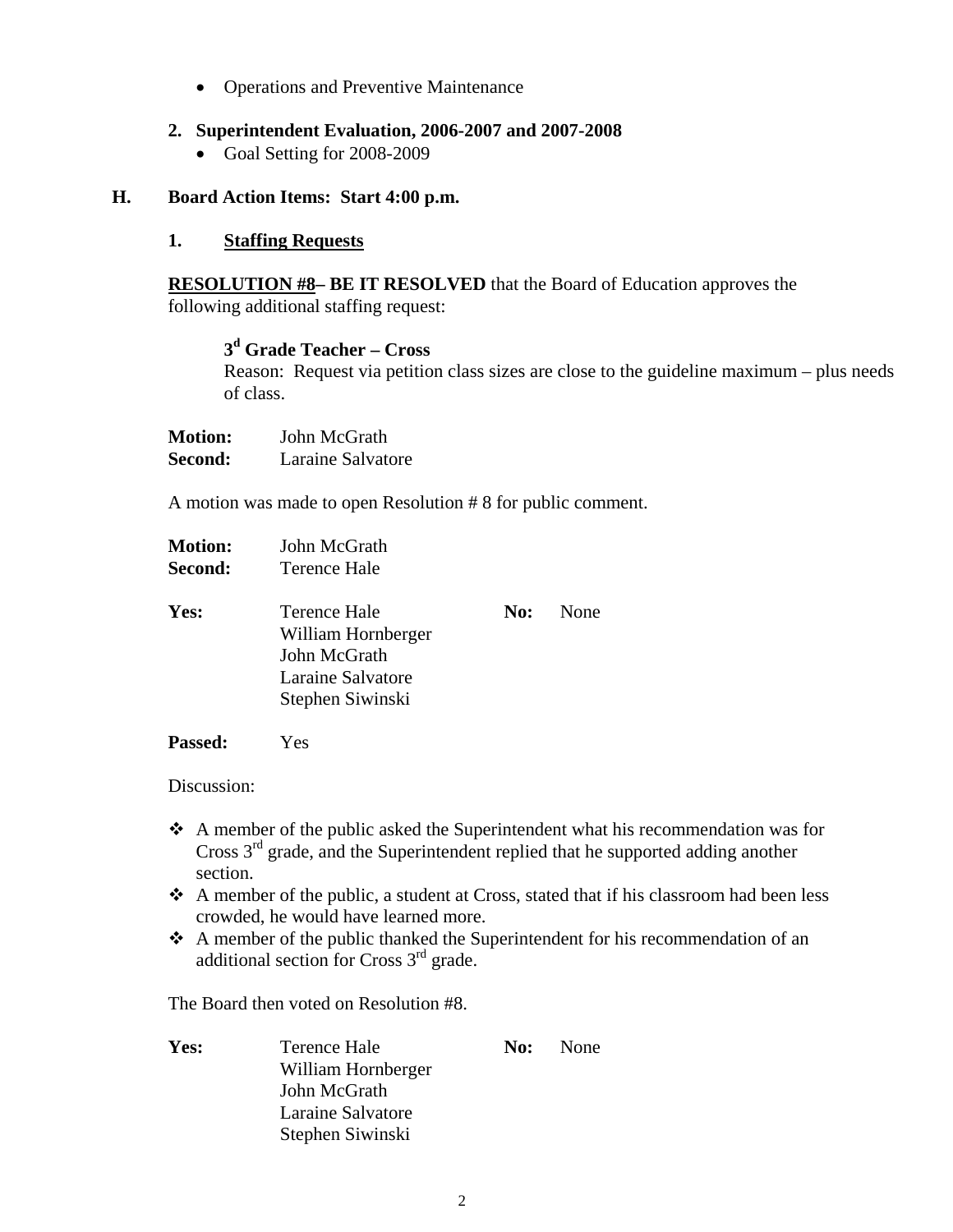**Passed:** Yes

**RESOLUTION #9– BE IT RESOLVED** that the Board of Education approves the following additional staffing request:

# **2nd Grade Teacher – Meadow**

Reason: Issue concerning 2 full time classes rather than 1 classroom with 1.5 Teachers and .5 Teacher Aide. \*Literacy Collaborative Teacher.

**Motion:** John McGrath **Second:** Laraine Salvatore

A motion was made to open Resolution # 9 for public comment.

| <b>Motion:</b> | John McGrath                                                                                |     |      |
|----------------|---------------------------------------------------------------------------------------------|-----|------|
| Second:        | Laraine Salvatore                                                                           |     |      |
| Yes:           | Terence Hale<br>William Hornberger<br>John McGrath<br>Laraine Salvatore<br>Stephen Siwinski | No: | None |
|                |                                                                                             |     |      |

**Passed:** Yes

Discussion:

- Mr. McGrath stated that the class was over the guidelines that the Board was committed to.
- Ms. Salvatore stated that she understood that the teacher could handle the class size with the extra teacher aide.
- A member of the public thanked the Administration and the Board for voting to add an extra section at Cross, and asked the Superintendent if he supported the additional section for 2<sup>nd</sup> grade at Meadow, and the Superintendent responded that he did.

The Board then voted on Resolution #9.

| Yes: | Terence Hale     | No: | William Hornberger |
|------|------------------|-----|--------------------|
|      | John McGrath     |     | Laraine Salvatore  |
|      | Stephen Siwinski |     |                    |

**Passed:** Yes

**RESOLUTION #10– BE IT RESOLVED** that the Board of Education approves the following additional staffing request:

# **1st Grade Teacher – Meadow**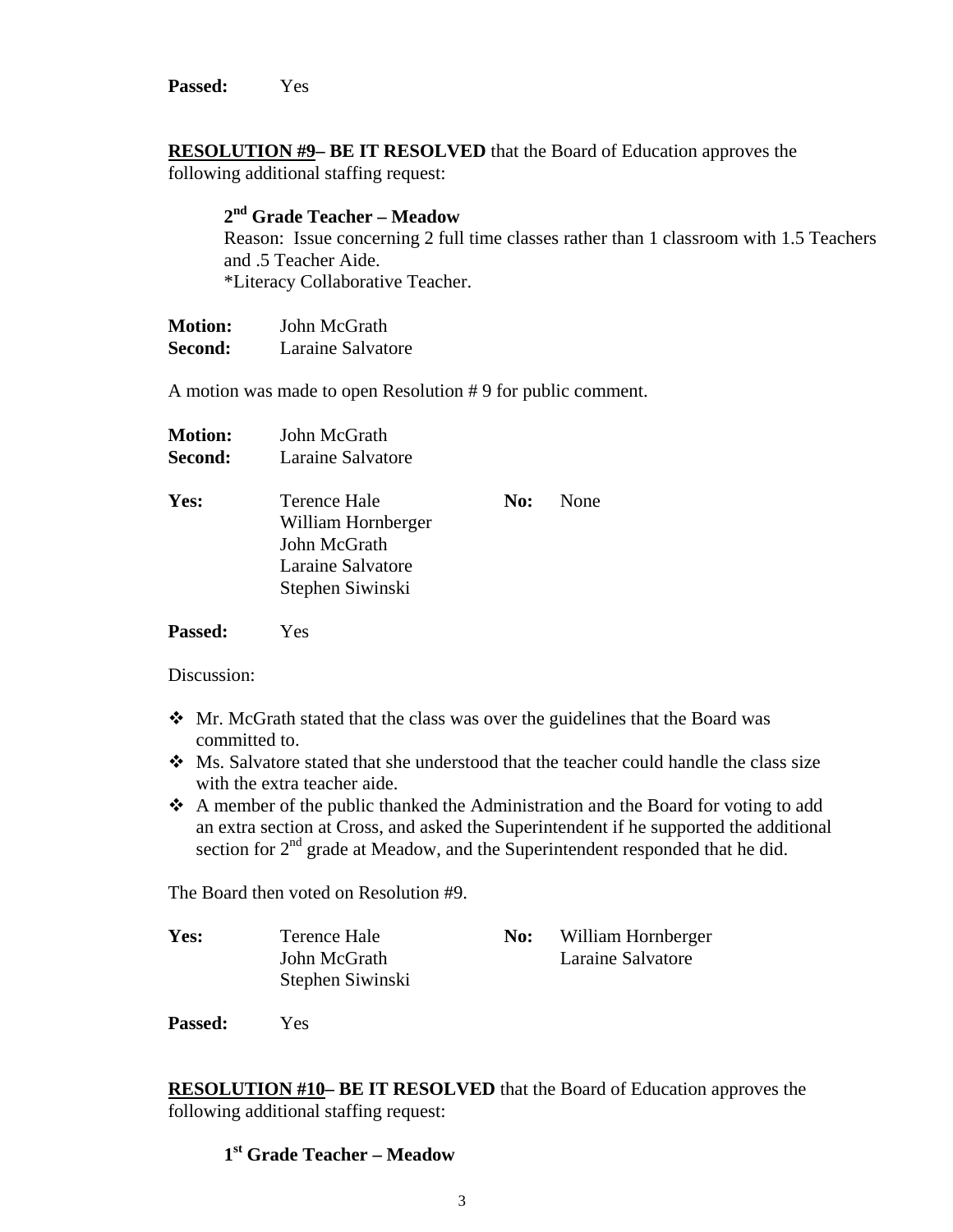Reason: Exceeds guidelines by one student.

| <b>Motion:</b> | John McGrath      |
|----------------|-------------------|
| Second:        | Laraine Salvatore |

A motion was made to open Resolution # 10 for public comment.

| <b>Motion:</b> | John McGrath                                                                                |     |      |
|----------------|---------------------------------------------------------------------------------------------|-----|------|
| Second:        | William Hornberger                                                                          |     |      |
| Yes:           | Terence Hale<br>William Hornberger<br>John McGrath<br>Laraine Salvatore<br>Stephen Siwinski | No: | None |

**Passed:** Yes

Discussion:

 $\triangle$  A member of the public asked the Superintendent if he supported the additional section for 1<sup>st</sup> grade at Meadow, and the Superintendent responded that he did.

The Board then voted on Resolution #10.

| Yes: | Terence Hale       | <b>No:</b> None |
|------|--------------------|-----------------|
|      | William Hornberger |                 |
|      | John McGrath       |                 |
|      | Laraine Salvatore  |                 |
|      | Stephen Siwinski   |                 |

**Passed:** Yes

**RESOLUTION #11– BE IT RESOLVED** that the Board of Education approves the following additional staffing request:

# **4th Grade Teacher – Cross Street**

Reason: Class sizes at close to maximum and needs of class.

| <b>Motion:</b><br>Second: | John McGrath<br>Laraine Salvatore                                     |                    |                            |
|---------------------------|-----------------------------------------------------------------------|--------------------|----------------------------|
| Yes:                      | Terence Hale<br>John McGrath<br>Laraine Salvatore<br>Stephen Siwinski | No:<br>Abstention: | None<br>William Hornberger |
| Passed:                   | Yes                                                                   |                    |                            |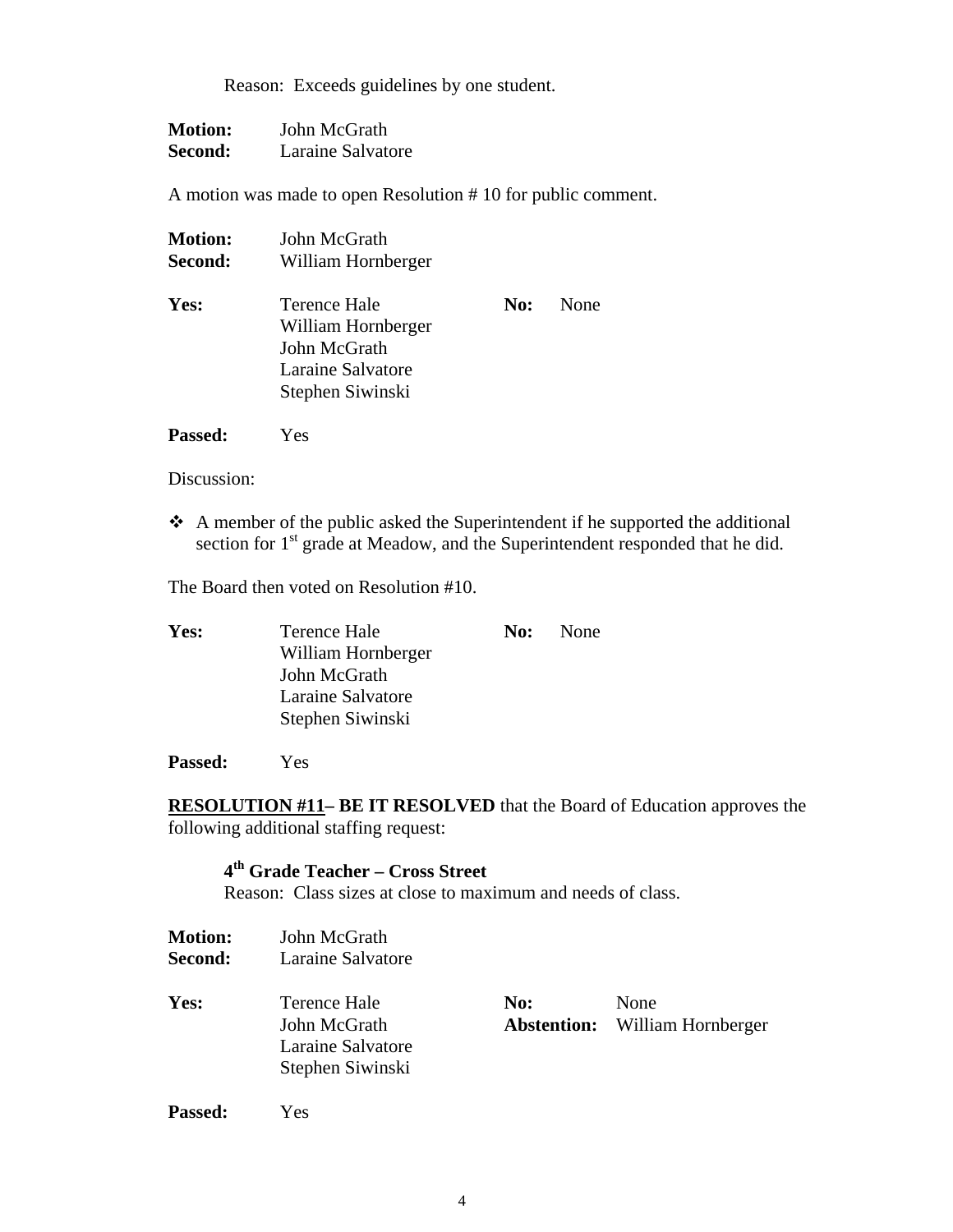**RESOLUTION #12– BE IT RESOLVED** that the Board of Education approves the revised start and ending times for all schools, as noted below, pending negotiations with the Mineola Teachers Association.

|                     | Length of |      |                        |                          |           |
|---------------------|-----------|------|------------------------|--------------------------|-----------|
| <b>School</b>       | Day       |      | <b>Teachers Report</b> | <b>Students Schedule</b> |           |
|                     |           | AM   | PM                     | AМ                       | <b>PM</b> |
|                     |           |      |                        |                          |           |
| НS                  | 6:55      | 7:30 | 2:25                   | 7:33                     | 2:25      |
| <b>MS</b>           | 6:55      | 7:53 | 2:48                   | 7:56                     | 2:48      |
| Hampton/Jackson     | 6:44      | 8:08 | 2:52                   | 8:12                     | 2:49      |
| <b>Meadow/Cross</b> | 6:44      | 8:38 | 3:22                   | 8:42                     | 3:19      |
| Willis              | 6:44      | 8:40 | 3:24                   | 9:10                     | 3:20      |

**Motion:** John McGrath **Second:** Terence Hale

A motion was made to amend the start and ending times for all schools as noted below, pending negotiations with the Mineola Teachers Association.

|                        | Length of |           |                        |      |                          |
|------------------------|-----------|-----------|------------------------|------|--------------------------|
| <b>School</b>          | Day       |           | <b>Teachers Report</b> |      | <b>Students Schedule</b> |
|                        |           | <b>AM</b> | PM                     | AМ   | <b>PM</b>                |
|                        |           |           |                        |      |                          |
| <b>HS</b>              | 6:55      | 7:30      | 2:25                   | 7:33 | 2:25                     |
| ΜS                     | 6:55      | 7:53      | 2:48                   | 7:56 | 2:48                     |
| <b>Hampton/Jackson</b> | 6:44      | 8:38      | 3:22                   | 8:42 | 3:19                     |
| <b>Meadow/Cross</b>    | 6:44      | 8:08      | 2:52                   | 8:12 | 2:49                     |
| Willis                 | 6:44      | 8:40      | 3:24                   | 9:10 | 3:20                     |

| <b>Motion:</b><br><b>Second:</b> | John McGrath<br>Laraine Salvatore                                                           |     |      |
|----------------------------------|---------------------------------------------------------------------------------------------|-----|------|
| Yes:                             | Terence Hale<br>William Hornberger<br>John McGrath<br>Laraine Salvatore<br>Stephen Siwinski | No: | None |
|                                  |                                                                                             |     |      |

**Passed:** Yes

Discussion:

 The Superintendent of Schools stated that 15 minutes were being added to the instructional day at each school. He added that the reason for the switch of dismissal time for Jackson was a safety concern with Jackson dismissing at the same time as Chaminade. He further stated that they also needed to consider the transportation needs of 500 private school students in the district. He also reiterated that the start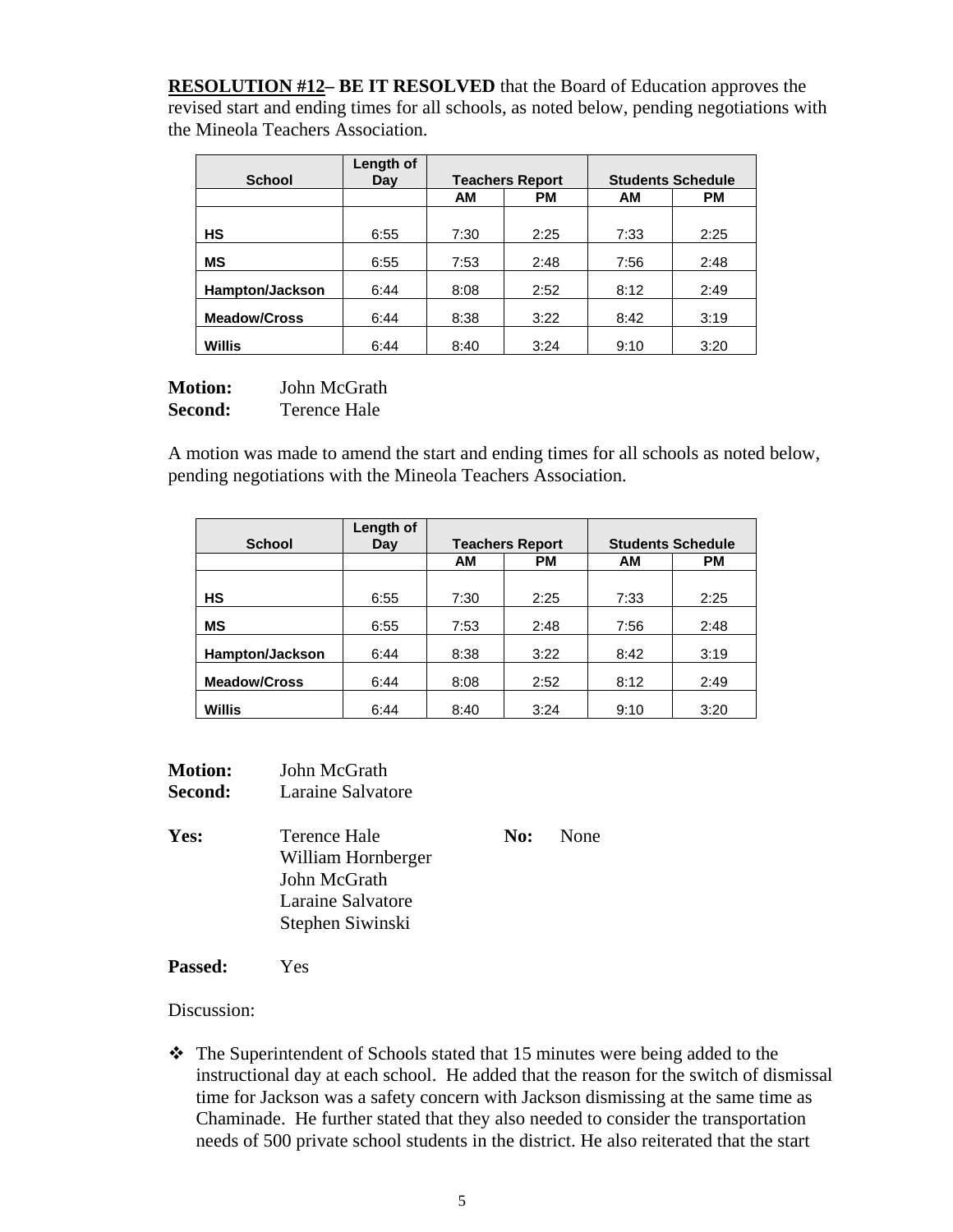and end times were pending further negotiations with the Mineola Teachers Association.

- $\triangle$  A member of the public stated that she thought that the 15 minutes would be added to the end of the day, and that the current proposed times would be difficult for working parents.
- A member of the public expresses concern regarding the new proposed times and asked when they would know what the MTA agreed to. The Superintendent replied that they should know by the following Friday.
- $\triangle$  A member of the public asked if there was any discussion regarding before school care for students impacted by this change. The Superintendent replied that there was not. He further stated that the transportation issue could be alleviated by adding \$1.5 million to the transportation budget.
- $\triangle$  A member of the public expressed concern with lack of communication to the public regarding the new start and end times.

The Board then voted on Resolution #12 as amended.

**Yes:** Terence Hale **No:** None William Hornberger John McGrath Laraine Salvatore Stephen Siwinski

**Passed:** Yes

**RESOLUTION #13– BE IT RESOLVED** that the Board of Education approves the Building Use request from Advantage Test Prep, at the profit Mineola rate.

| <b>Motion:</b> | Terence Hale      |
|----------------|-------------------|
| Second:        | Laraine Salvatore |

A motion was made to table Resolution #13.

| <b>Motion:</b> | John McGrath                 |     |                                                             |
|----------------|------------------------------|-----|-------------------------------------------------------------|
| Second:        | Terence Hale                 |     |                                                             |
| Yes:           | Terence Hale<br>John McGrath | No: | William Hornberger<br>Laraine Salvatore<br>Stephen Siwinski |

Passed: No

The Board then voted on Resolution #13.

| Yes: | Stephen Siwinski | No: | Terence Hale       |
|------|------------------|-----|--------------------|
|      |                  |     | William Hornberger |
|      |                  |     | Laraine Salvatore  |